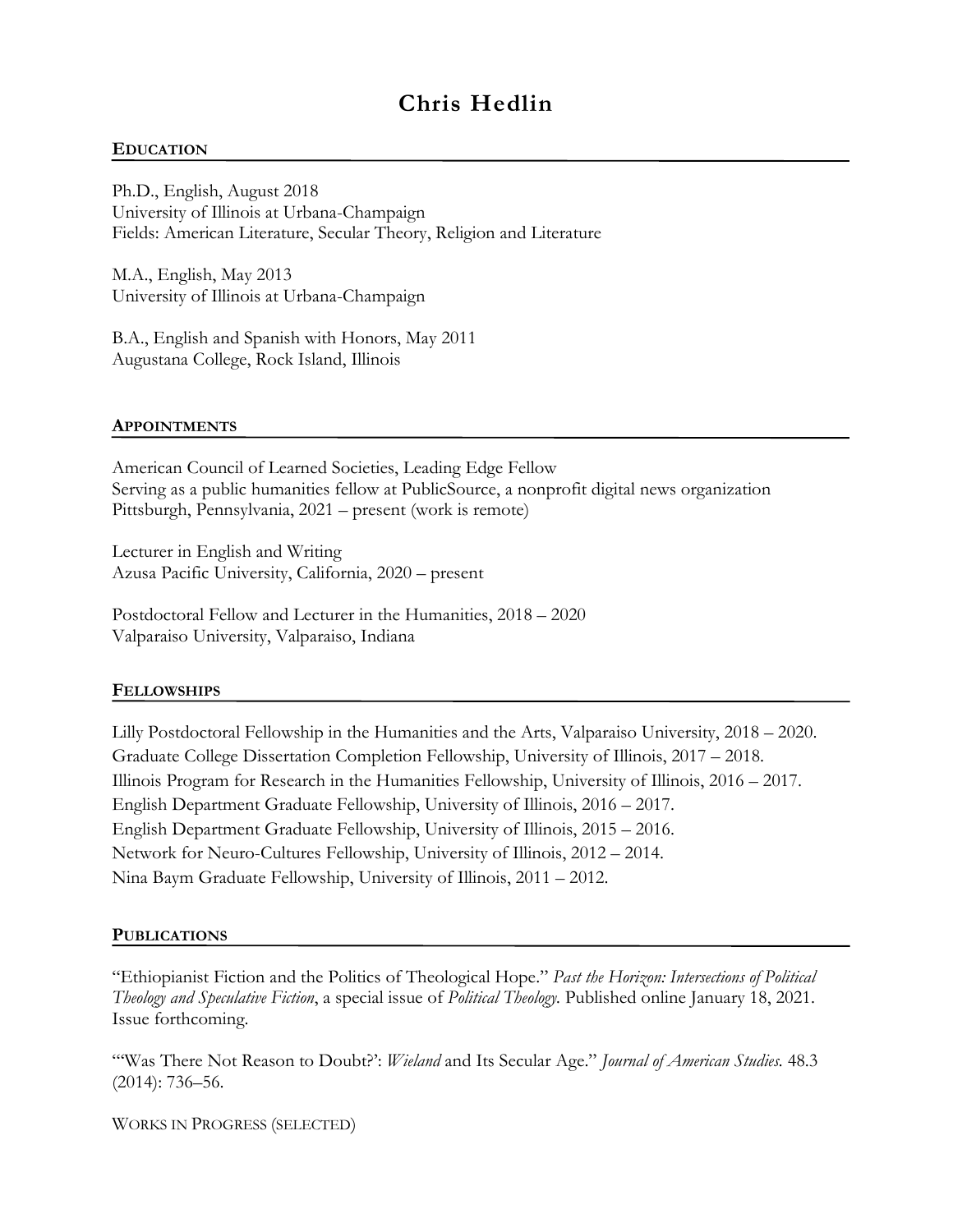"*The Minister's Wooing*, *Elsie Venner*, and the Evolution of American Protestantism." *(revise and resubmit status at* J19: The Journal for Nineteenth-Century Americanists).

"Religion." Co-written with Toni Wall Jaudon for the forthcoming collection, *American Literature in Transition, Volume II, 1820−1860* (Cambridge UP)*,* edited by Justine S. Murison.

"Novel Faiths: How Postbellum Fiction Changed American Protestantism." *(book-length project*) This book offers a new literary-religious history of the late-nineteenth-century United States. I argue that, in the aftermath of events like the Civil War or the rise of Darwinian evolution, white and Black Protestant novels rebranded faith as a matter of collective social and political action—a turn that still shapes Protestantism's role in the US public sphere. Both Black and white Protestant novels urged their readers to see themselves as especially fit to redeem a broken social order. Whereas white Protestant novels fortified white readers' social privileges, however, reinforcing their sense they should control what is right, moral, or true in society, Black Protestant novels inverted the script and offered their religious readers grounds for redefining society's center and margins.

# **TEACHING**

## AZUSA PACIFIC UNIVERSITY

Introduction to Literature, Fall 2020 Writing 1: The Art and Craft of Writing, Fall 2020

## VALPARAISO UNIVERSITY

Traditions of Giving and Serving, supported by the Learning by Giving foundation, Spring 2020 Writing in the Environmental Humanities (Writing Intensive Course), Spring 2020 Realism and the American Short Story, Fall 2019 The Novel, Spring 2019 *The Turn of the Screw* (Writing Intensive Course), Spring 2019 Texts and Contexts I (Great Books from Plato to Shakespeare), Fall 2018, Fall 2019

#### UNIVERSITY OF ILLINOIS

Rhetoric: Writing and Research, Fall 2014, Spring 2015, Summer 2017. American Romanticism, interim instructor, Spring 2017. Rhetoric Proseminar, orientation leader and weekly mentor, Fall 2015.

## TEACHING AREAS

American literature, the novel, the short story, genre theory, academic writing and research, composition, rhetoric, African American literature, MELUS, mind-science and literature, the environmental humanities, the neuronovel, religion and secularity, philosophical traditions

## **HONORS AND AWARDS**

UIUC Nominee, American Council of Learned Societies' Emerging Voices Fellowship, Summer 2020.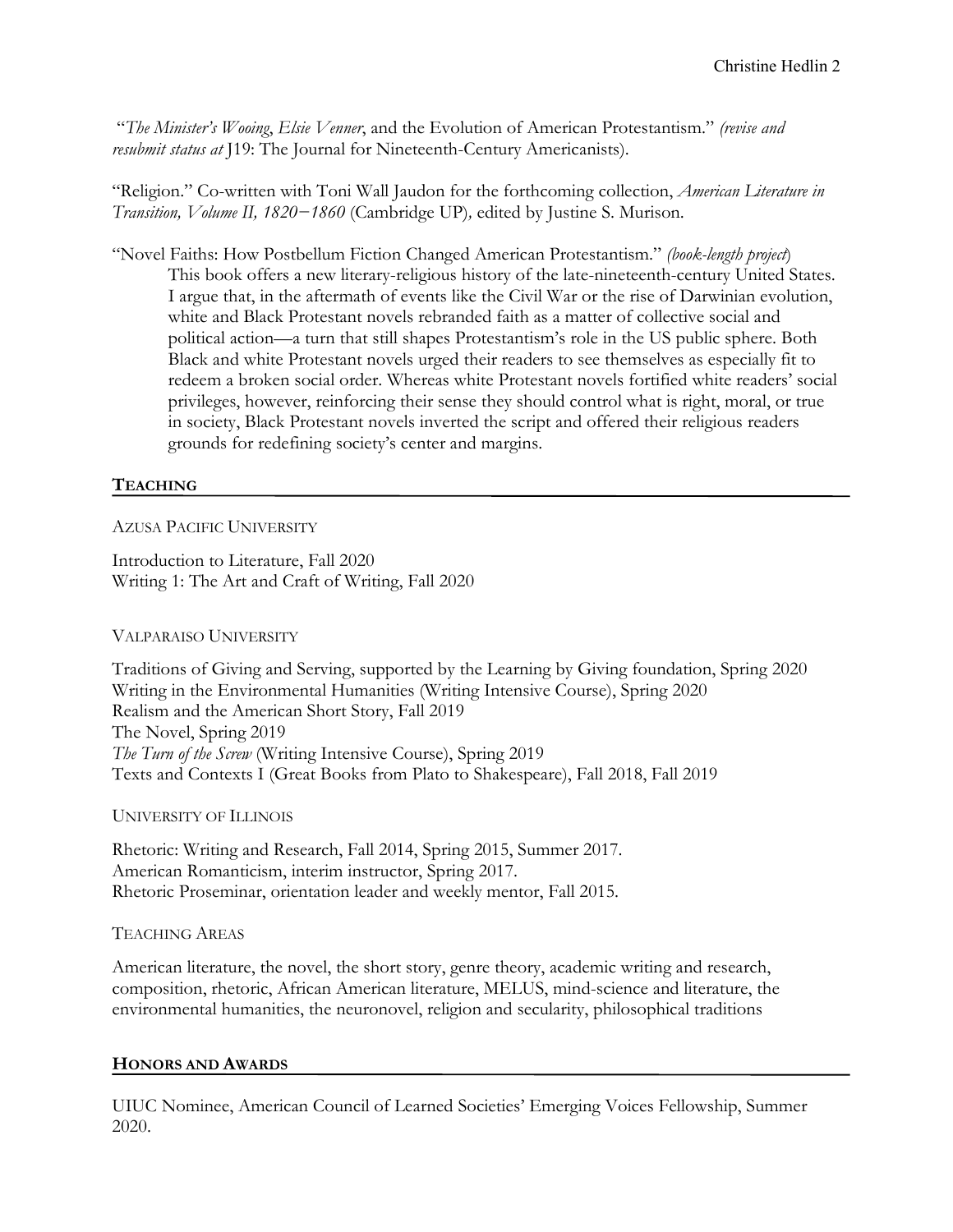Nominee, Valparaiso University Distinguished Teaching Award. Nominated by students, Spring 2020.

English Department, Peer Dissertation Award, University of Illinois, for best dissertation in the department in 2018. Awarded Spring 2020.

List of Teachers Ranked as Excellent by their Students, University of Illinois. Award received every term eligible—Fall 2014, Spring 2015, Summer 2017.

English Department Essay Contest Prize, University of Illinois, for "Novelizing Ethiopianism: Visions of a Nonsecular African American Modernity," 2016 – 2017.

IPRH Prize for Research in the Humanities, University of Illinois, for "Ethiopianism and the Turnof-the-Century African American Novel," 2016 – 2017.

English Department Excellence Funds Travel Grant, University of Illinois, Fall 2015.

IPRH Prize for Research in the Humanities, University of Illinois, Honorable Mention for "'Was There Not Reason to Doubt?': *Wieland* and Its Secular Age," 2013 – 2014.

Bright Idea Award, Illinois Reading Council Conference, for "Kinetic Poetics," a poetry curriculum grounded in theories of embodied cognition. Springfield, IL, March 2011.

## **CONFERENCE PRESENTATIONS**

"The Spiritual Materialism of Elizabeth Stuart Phelps," American Academy of Religion, San Diego, CA, November 2019.

"Ruth G., 'Our Future,' *The Christian Recorder,* December 1865," Civil War Caucus, Midwest Modern Language Association, Chicago, IL, November 2019.

"Sexual Violence as Sideplot?: Reading Protestant Narratives in *Of One Blood*," "The Prodigal Love of God: Reencountering Dordt at 400 and Beyond," Dordt College, Sioux Center, IA, April 2019.

"Read and Unite!: In His Steps and the Politically Galvanizing Power of Religious Fiction," Modern Language Association, Chicago, IL, January 2019.

"Empirical Faiths, Religious Fictions: A Study in Nineteenth-Century U.S. Secularity," American Academy of Religion, Denver, CO, November 2018.

"Scientific Racism and Religion in Harriet Beecher Stowe's *The Minister's Wooing*," American Literature Association, San Francisco, CA, May 2018.

"Revolutionizing the Nation: *In His Steps*'s Lessons for Literary History," Midwest Modern Language Association, Cincinnati, OH, November 2017.

"Evolving Determinisms: Holmes's *Elsie Venner* and the Eruption of War," Civil War Caucus, Midwest Modern Language Association, Cincinnati, OH, November 2017.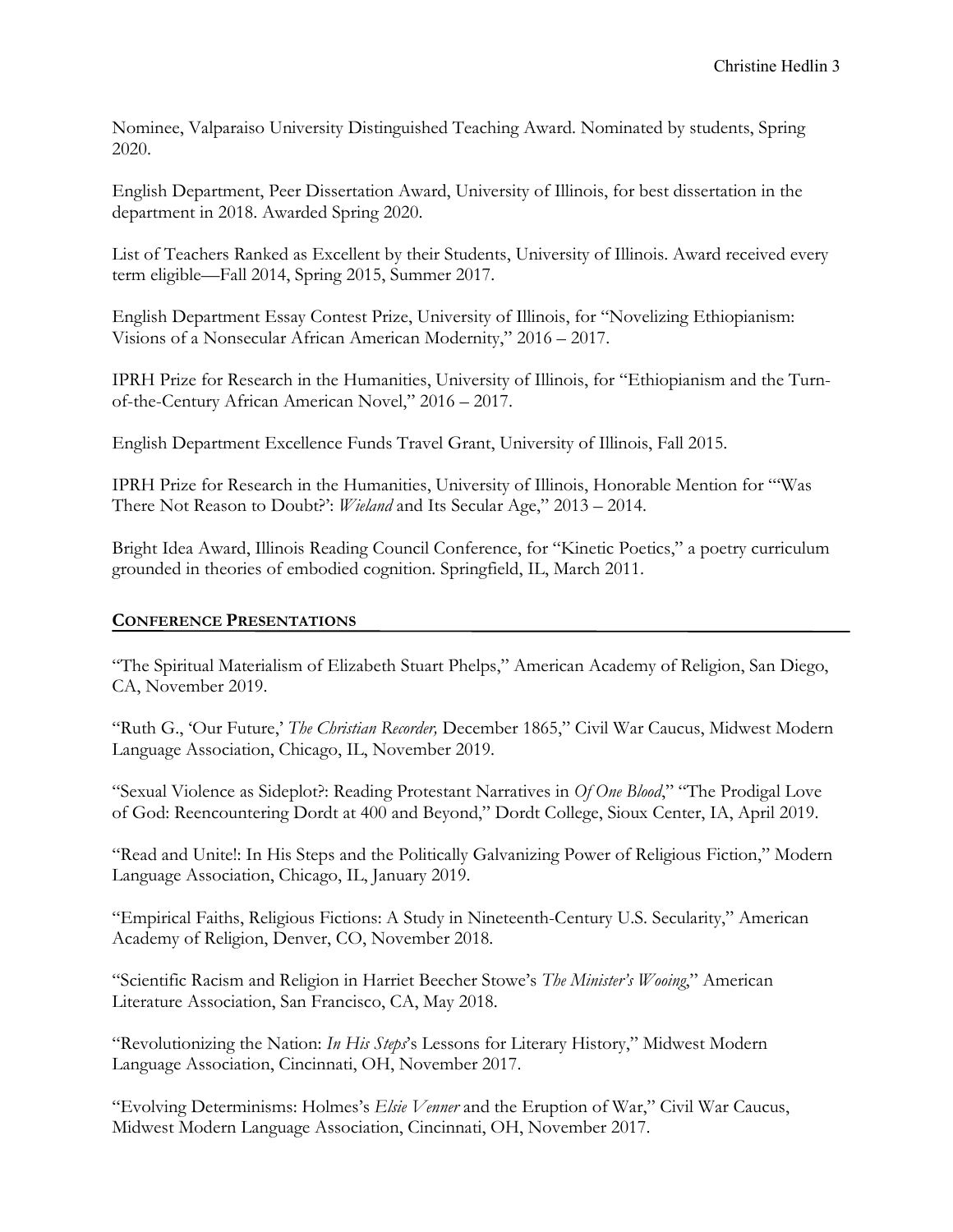"Spiritualist Cosmologies, Transgressive Histories*,*" C19: The Society for Nineteenth-Century Americanists, "Untimely Erotics" seminar, State College, PA, March 2016.

"Reading between Genres in Phelps's *Beyond the Gates* and *The Gates Between*," Society for the Study of American Women Writers, Philadelphia, PA, November 2015.

"Resurrecting the Body in Postbellum Consolation Literature," American Literature Association, Washington, D.C., May 2014.

## **PROFESSIONAL EXPERIENCE**

Faculty Adviser, Fulbright U.S. Student Program, Valparaiso University, Fall 2019.

Chair, "Material Cultures of the Civil War" Panel, Civil War Caucus, Midwest Modern Language Association, Kansas City, MO, November 2018.

Organizer, "American Religious-Scientific Literature" Panel, American Literature Association, San Francisco, CA, May 2018.

Guest contributor to *Reading Matters,* blog from the Illinois Program for Research in the Humanities, January 2016. https://iprh.wordpress.com/2016/01/19/special-books-by-christine-hedlin/

Program Assistant, University of California Los Angeles International Study Program, "Shakespeare in Stratford and London," Summer 2015.

Communications Coordinator, American Literatures/American Religions Conference, University of Illinois, Fall 2012.

Research Intern, Library of Congress, Washington D.C., July 2010. Research guide available: http://www.loc.gov/rr/scitech/SciRefGuides/latinos.html

Manuscript Editor, Professor Jason Mahn, Augustana College, Spring 2010. Mahn, Jason. *Fortunate Fallibility: Kierkegaard and the Power of Sin.* New York: Oxford UP, 2011.

## **INSTITUTIONAL SERVICE**

Books and Coffee Committee, Valparaiso, selecting books for public book reviews, 2018–2020. Academic Advisory Committee, UIUC, elected representative, 2015 – 2016. Graduate Admissions Committee, UIUC, elected representative, Spring 2015. Undergraduate Rhetoric Conference, UIUC, mentor and judge, Fall 2015. Beckman Community Science Fair, UIUC, Network for Neuro-Cultures representative, March 2013. American Literary-Religious History Reading Group, UIUC, coordinator, 2012–2014.

## **CAMPUS AND COMMUNITY LECTURES**

"The Secular, the Spiritual, the Religious—A Look from US Literary History," Valparaiso University English Department Colloquium, February 2020.